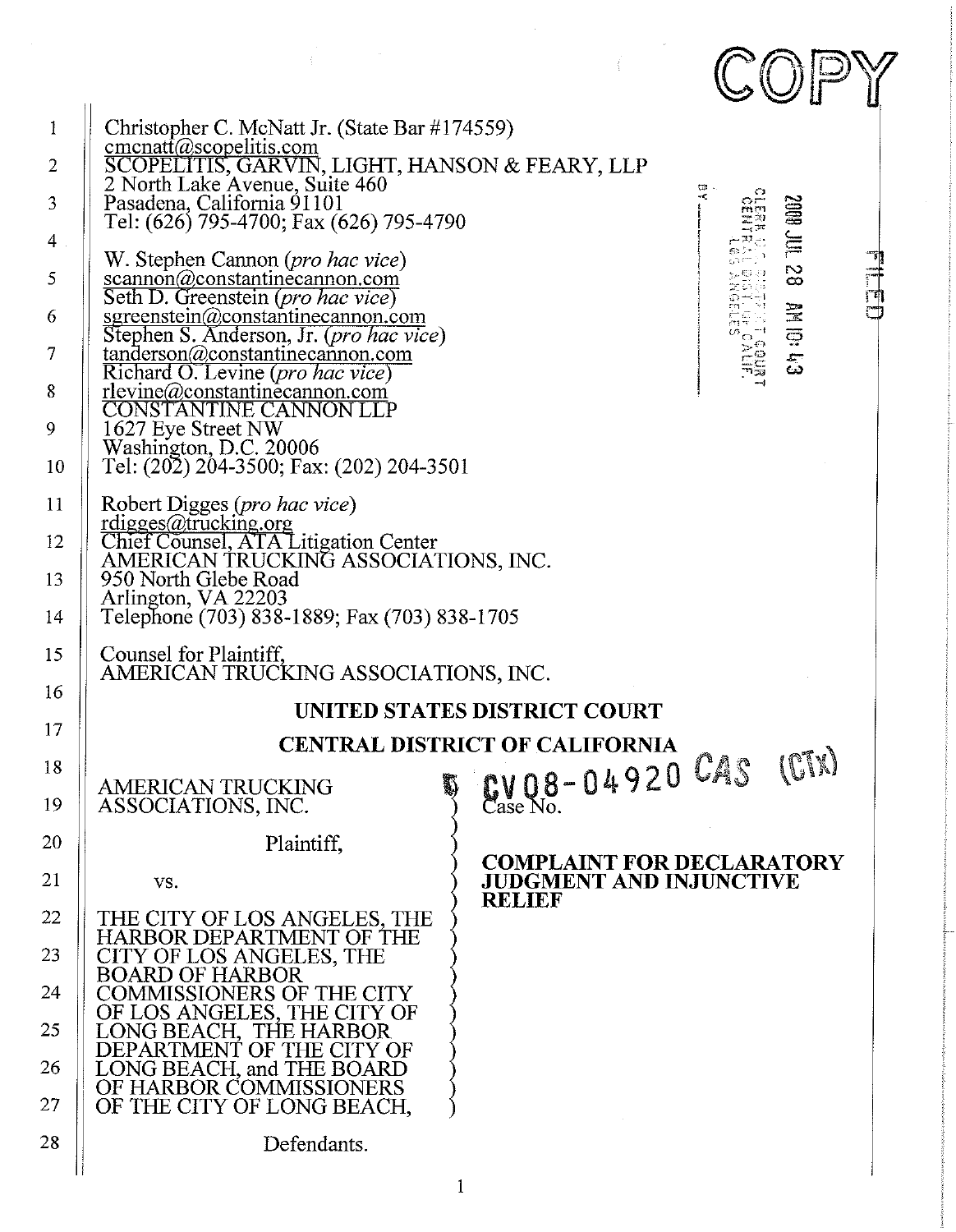#### **INTRODUCTION**

1. Plaintiff American Trucking Associations, Inc. ("ATA") brings this suit to declare void and to permanently enjoin the enforcement of two "Concession Plans," separately promulgated and approved by the City of Los Angeles and the City of Long Beach, through their respective Harbor Departments and Boards of Harbor Commissioners, that would unlawfully re-regulate the federallyderegulated trucking industry and, effective October 1, 2008 bar more than one thousand licensed motor carriers from continuing to enter and service routes in interstate commerce directly to and from the ports of San Pedro Bay. Defendants adopted these regulatory plans in clear violation of the Federal Aviation Administration Authorization Act of 1994 ("the FAAA Act," Public Law 103-305, section 601, codified as 49 U.S.C.  $\S$  14501(c)). That Act, to promote uniform federal regulation of motor carriers such as ATA members, directs that "a political subdivision of a state … may not enact or enforce a law, regulation, or other provision having the force and effect of law related to a price, route, or service of any motor carrier" of property. Because Congress prohibited municipalities and ports from asserting such regulatory powers over motor carrier routes and services in interstate commerce, the Defendants' Concession Plans are preempted by the FAAA Act under the Supremacy Clause of the United States Constitution and cannot stand. This Court has jurisdiction to hear this Complaint under 28 U.S.C. § 1331 (federal question) and 28 U.S.C § 2201 (declaratory judgments).

2. The Concession Plans further violate the right and ability of Plaintiff's members to be free of unreasonable burdens on interstate commerce. The Concession Plans would impose invasive regulatory requirements upon virtually all aspects of the business of a federal motor carrier, including truck maintenance, on-street and off-street parking, employee wages, employee benefits, hiring practices, truck signage, recordkeeping, auditing, frequency of service to the Ports, and even upon sale or transfer of the motor carrier's business. All such impositions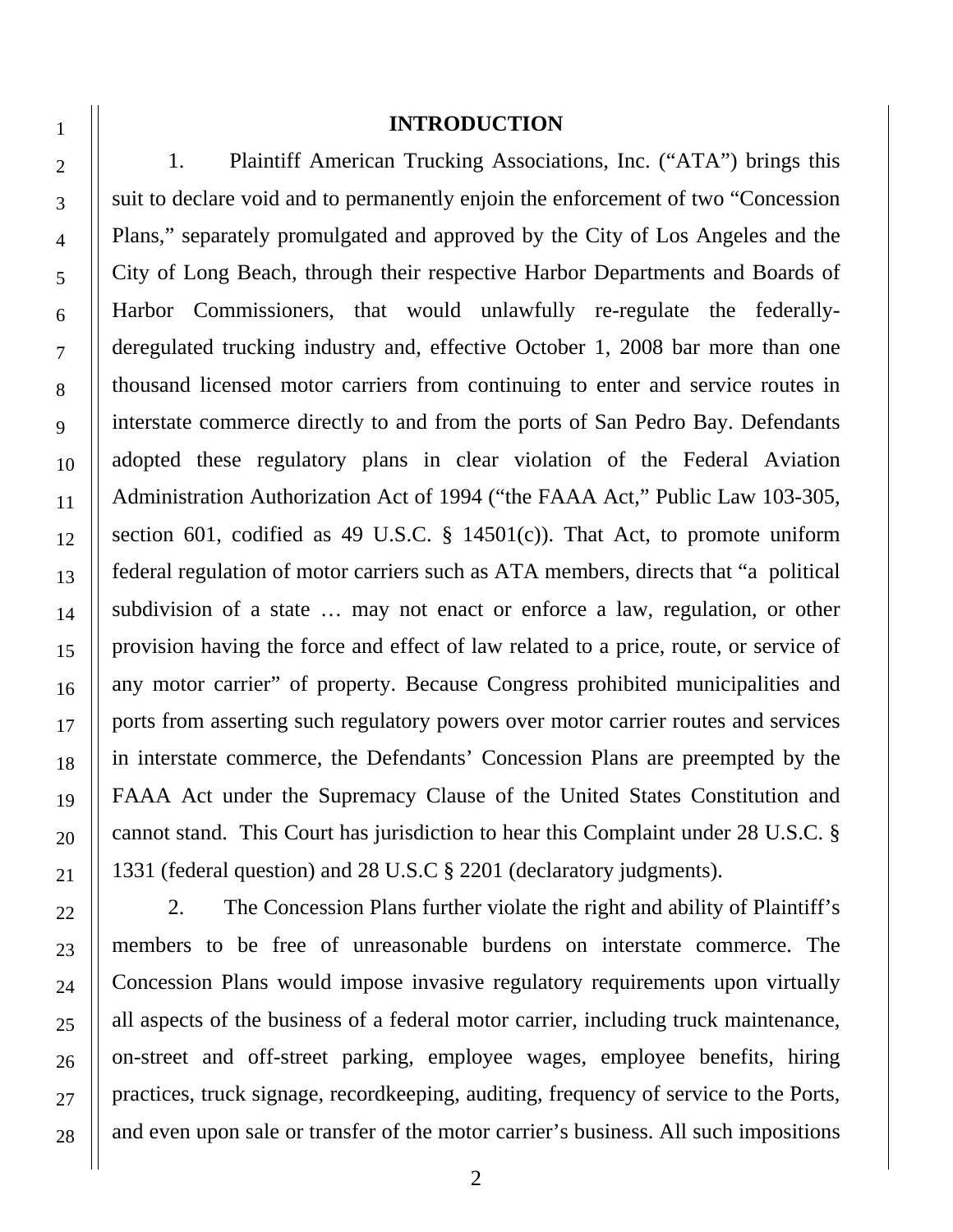are deemed unreasonable burdens on interstate commerce under both the Commerce Clause of the U.S. Constitution and 49 U.S.C. § 14504a.

3. Perhaps the clearest demonstration of the unlawful and onerous burdens the Concession Plans wreak upon interstate commerce is that the two Defendant cities operate a single contiguous port complex, but have adopted different regulatory schemes. The Port of Los Angeles *prohibits* motor carriers' use of more than 10,000 independent owner-operators of trucks on *their side* of the city line that bisects the San Pedro Bay port complex, while the Port of Long Beach *permits* such subcontracting on *its side* of the line — a text-book case of the need for federal preemption to prevent a patchwork of service-determining laws, rules, and regulations from disrupting the motor carriage of property in interstate commerce.

4. Although unconstitutional state or municipal interference with exclusive federal powers over interstate commerce cannot be upheld on any grounds, the Defendants cannot justify forcing trucking companies and thousands of independent owner-operator truck drivers to fundamentally change their business models or stop servicing the Ports altogether under the halo of a "Clean Trucks" plan. ATA would favor a plan *truly* dedicated to funding replacement of older trucks with new lower-emission trucks, and ATA does *not* challenge the Ports' truck engine-retirement programs. However, the Defendants have adopted Concession Plans laden with extraneous, burdensome regulations regarding wages, benefits, truck ownership, preferences for certain types of trucks, and frequency of service to the Ports, which have no material environmental impact (and are preempted under federal law). Indeed, both Concession Plans would prevent every non-concessionaire truck from entering the Port regardless if it were a brand new diesel or natural gas-powered truck that exceeded the clean air standards of the California Air Resources Board ("CARB"). The Los Angeles plan further would deny independent owner-operators funding necessary to acquire replacement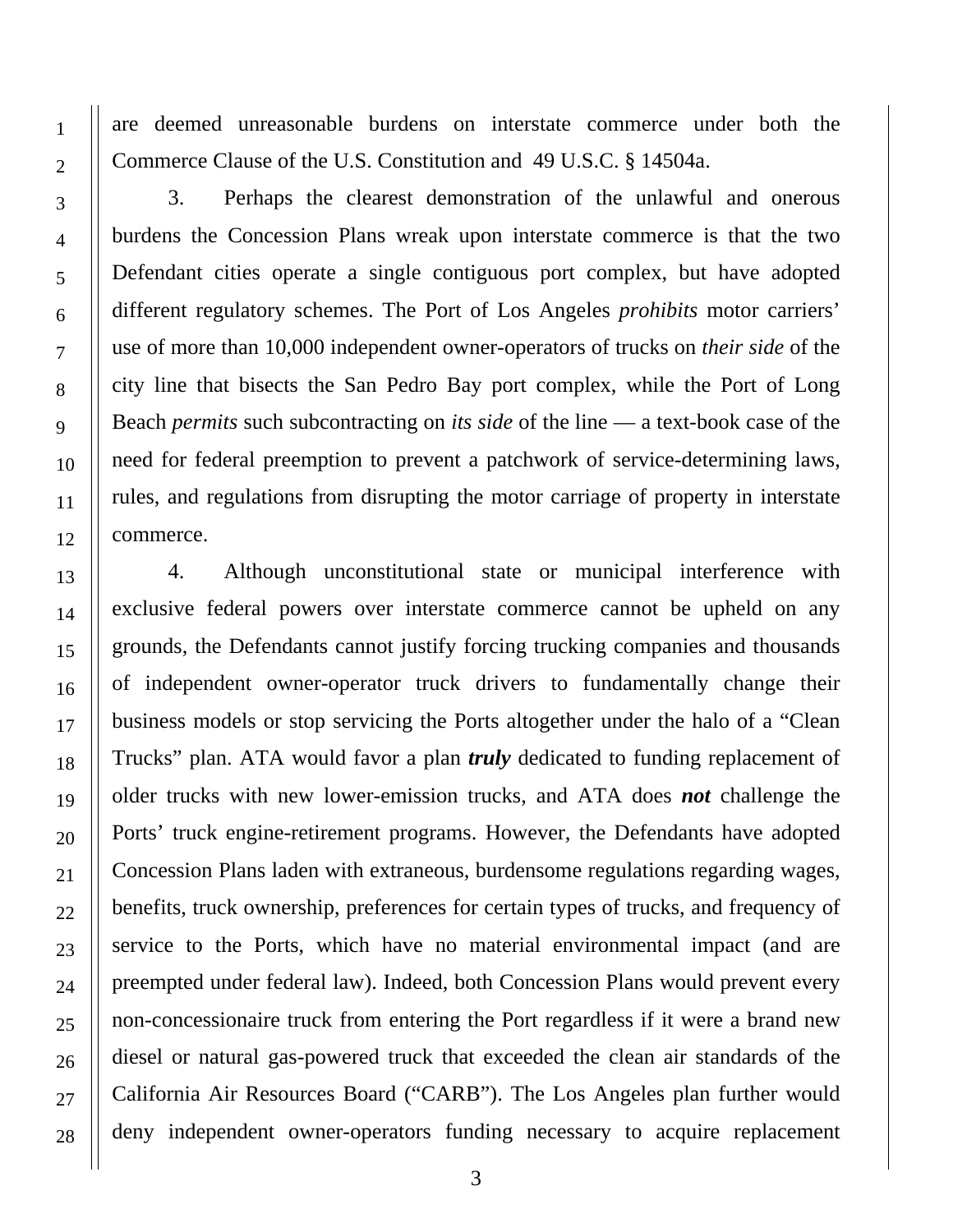trucks that comply with the CARB clean air standards – funds that, according to CARB Guidelines, were to be awarded on a nondiscriminatory basis also to independent owner-operators.

5. Plaintiff American Trucking Associations and its Intermodal Motor Carriers Conference includes among its members trucking companies that currently serve the ports of San Pedro Bay and rely extensively on the ability to retain the services of independent owner-operators for a substantial portion of their motor carriage service capacity. Unless enjoined by this Court, the Concession Plans unconstitutionally will interfere with and work irreparable harm to the right of these ATA members to service the ports of San Pedro Bay and all routes to and from the ports.

6. Wherefore, pursuant to Federal Rules of Civil Procedure 7 and 8, Plaintiff American Trucking Associations states for its Complaint the factual allegations set forth below, and requests the Court to enter an Order granting:

(a) A declaratory judgment that the Defendants' Concession Plans are preempted by the FAAA Act;

(b) A permanent injunction prohibiting the Defendants from enforcing any Concession Plan or other requirement that has the effect of regulating the prices, routes, or services of motor carriers serving the Ports of San Pedro Bay, including but not limited to conditioning the entry into the Ports upon the signing of a Concession Agreement or other contract that regulates prices, routes, or services;

(c) A declaratory judgment that the Los Angeles Defendants' Concession Plan, which precludes independent owner-operators of licensed motor carriers from entry into the Ports and conditions the award of financial assistance under Defendants' "clean trucks" program on the recipient being a holder of a Concession Agreement, is preempted by the FAAA Act ; and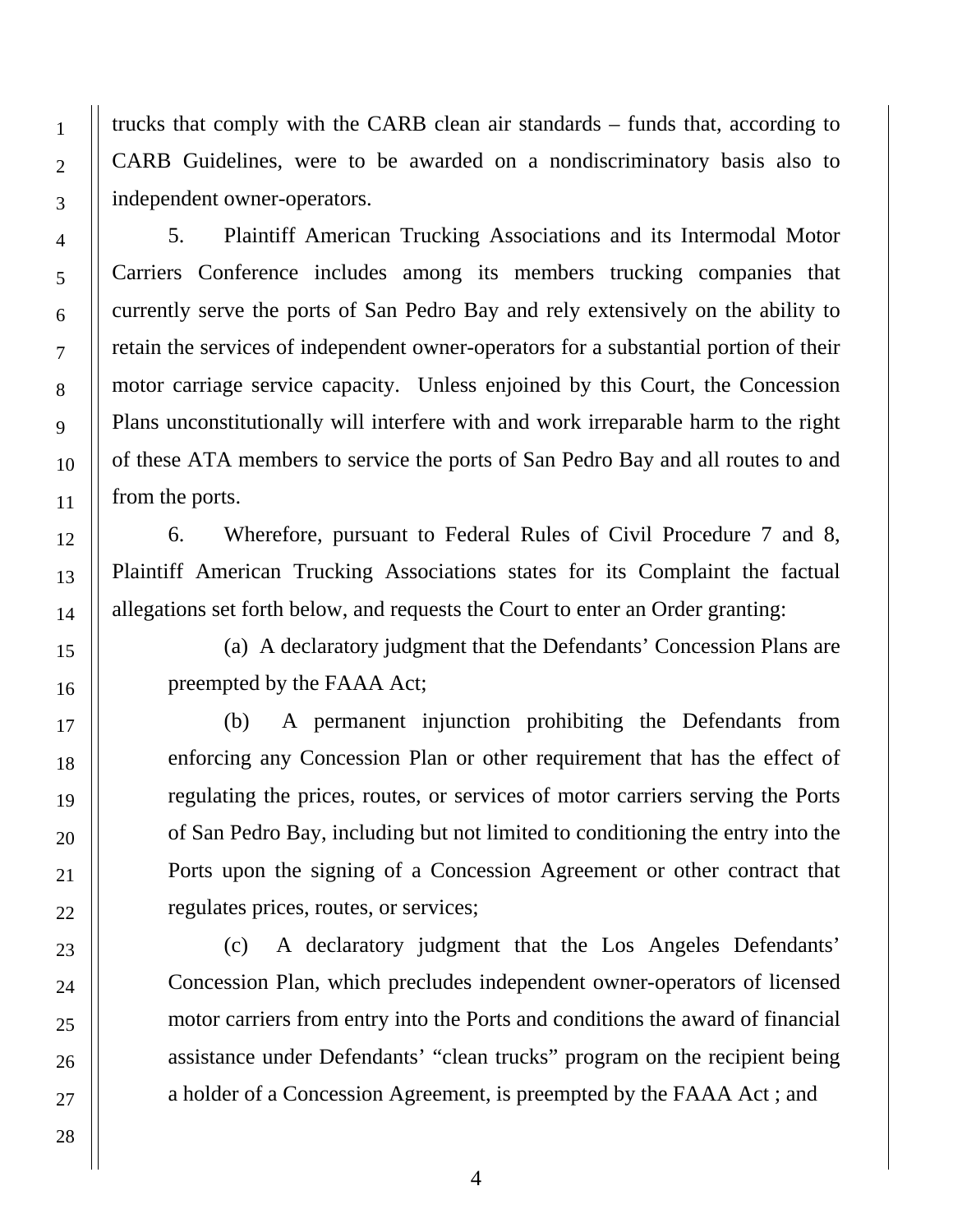(d) A permanent injunction prohibiting the Defendants from enforcing any Concession Plan or other requirement that has the effect of precluding licensed motor carriers, including independent owner-operators and those who subcontract with independent owner-operators, from entry into the Ports.

#### **PARTIES TO THIS ACTION**

7. Plaintiff American Trucking Associations, Inc. ("ATA") is the nonprofit national trade association for the trucking industry established under the laws of the District of Columbia as a federation of affiliated state trucking associations, conferences and organizations that includes more than 37,000 motor carrier members representing every type and class of motor carrier in the country. Its principal place of business is 950 North Glebe Road, Arlington, Virginia, 22203. Intermodal Motor Carriers Conference ("IMCC") is an affiliated conference of the ATA. The IMCC provides educational and training services to the intermodal (land-sea) motor carrier members of the ATA, as well as representing the interests of these members in a broad range of federal, state, local and industry policy forums. Several IMCC members are motor carriers under federal and California law that provide drayage trucking services to and from the Ports of Los Angeles and Long Beach and would be directly and adversely affected by the actions of Defendants as set out in this Complaint. The relief sought by this Complaint is intended to advance the interests of the members of the IMCC, and the filing of this Complaint has been authorized by the appropriate governing bodies of the IMCC and the American Trucking Associations. Plaintiff ATA thus has "associational standing" to pursue this Complaint on behalf of its members.

8. Defendant City of Los Angeles is a municipality established under Article XI of the Constitution of the State of California and is a political subdivision of that state. Defendant Harbor Department of the City of Los Angeles is vested with responsibility to administer the "Harbor District" of the Port of Los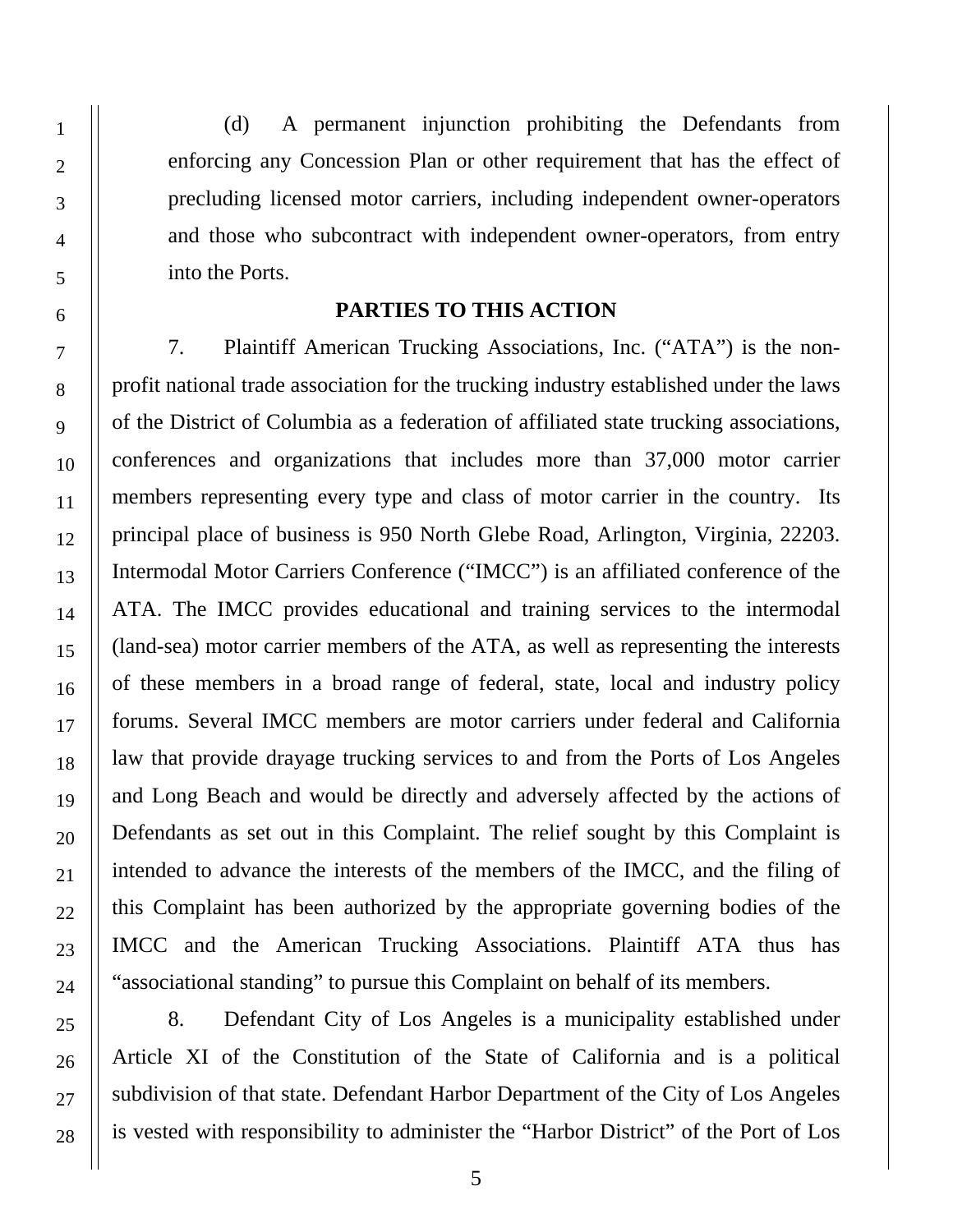Angeles. Defendant Board of Harbor Commissioners controls the assets and facilities of the Harbor Department and promulgates rules and regulations governing the maintenance, operation and use of the Harbor District. Collectively, these defendants are referred to in this Complaint as the "Los Angeles Defendants."

9. Defendant City of Long Beach is a municipality established under Article XI of the Constitution of the State of California and is a political subdivision of that state. Defendant Long Beach Harbor Department is vested with responsibility to administer the "Harbor District" of the Port of Long Beach. Defendant Long Beach Board of Harbor Commissioners controls the assets and facilities of the Harbor Department and promulgates rules and regulations governing the maintenance, operation and use of the Harbor District. Collectively, these defendants are referred to in this Complaint as the "Long Beach Defendants."

#### **JURISDICTION AND VENUE**

10. This action arises under the Constitution and Laws of the United States, including the Supremacy Clause of the Constitution, Article VI, clause 2; the Commerce Clause of the Constitution, Article I, Section 8, Clause 3; the Federal Aviation Administration Amendments Act of 1994 as re-enacted by the Interstate Commerce Commission Termination Act of 1995, Public Law 104-88 , as amended, (49 U.S.C. §§ 14501(c), 14504a(c), 14506); 42 U.S.C. § 1983; and the All Writs Act, 28 U.S.C. § 1651. Accordingly, this Court has jurisdiction under 28 U.S.C. § 1331 (federal question) and 28 U.S.C § 2201 (declaratory judgments). This proceeding for declaratory and injunctive relief presents an actual case and controversy within the Court's jurisdiction.

11. Venue is proper in this district pursuant to 28 U.S.C. § 1391(b). The claims asserted in this Complaint are based on conduct occurring in this district and each of the Defendants maintains its offices and performs its duties within this district.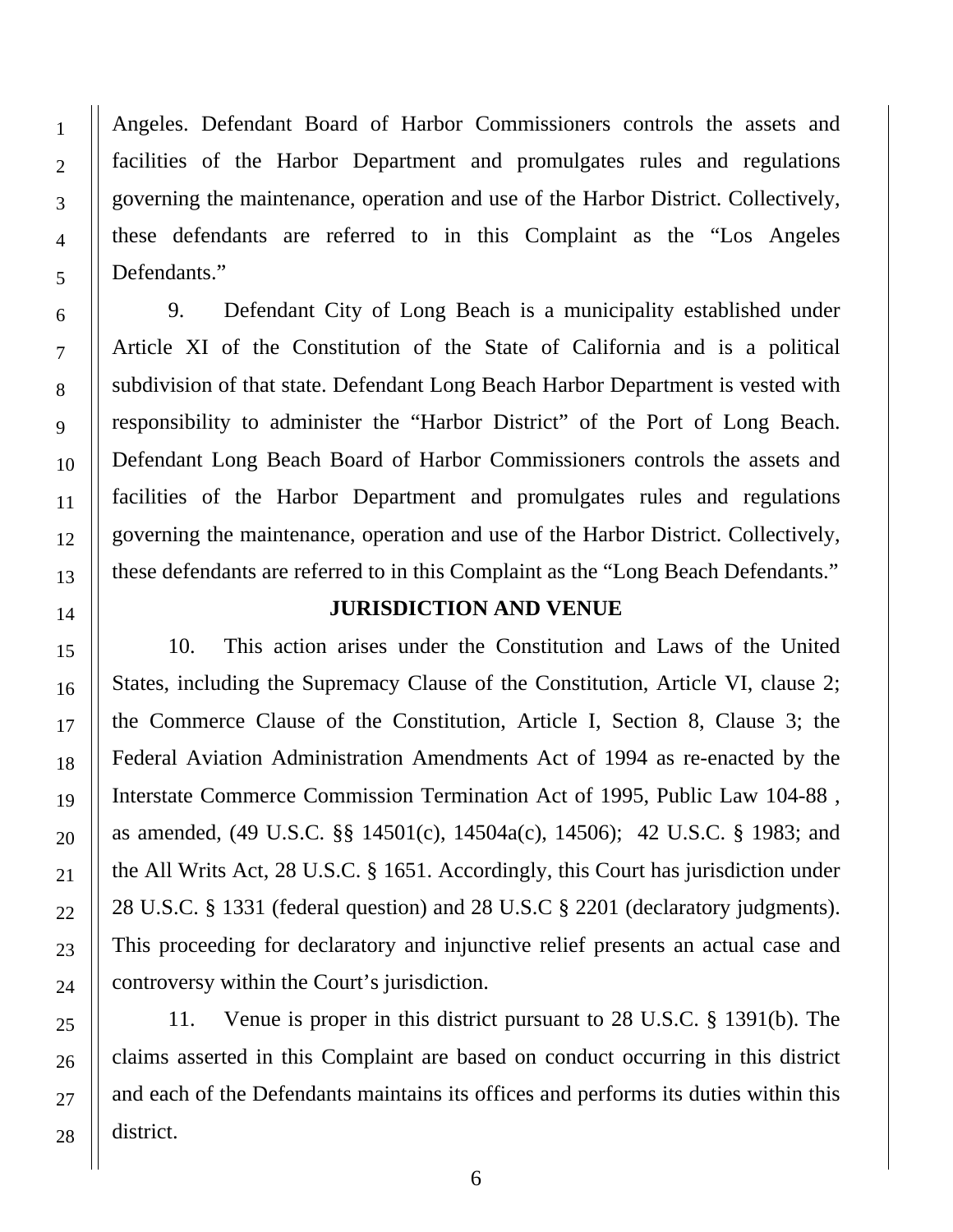#### **FACTUAL BACKGROUND**

 Plaintiff American Trucking Associations states the following facts, as to itself, upon personal knowledge and, as to others, upon information and belief:

12. The port area of San Pedro Bay, including Terminal Island, geographically comprises a single contiguous port area bisected by the Los Angeles-Long Beach city boundary. The Port of Los Angeles comprises that portion of the port area of San Pedro Bay within the boundaries of the City of Los Angeles; and Port of Long Beach comprises that portion of the port area of San Pedro Bay within the boundaries of the City of Long Beach. The Ports of Los Angeles and Long Beach are located in Los Angeles County. The respective Harbor Boards of the Ports of Los Angeles and Long Beach (collectively, "the Boards") may collaborate on matters of common concern.

13. The Port of Los Angeles is the most active container port in the United States and, collectively with the Port of Long Beach, comprises the fifth most active container port complex in the world. Together the Ports handle more than 40% of all full international container traffic in the United States.

14. Cargo containers transiting the Ports remain in the continuous flow of the interstate and international commerce of the United States. Cargo containers unloaded from a container ship are loaded onto truck trailers, then "drayed" by motor carriers from the Port directly to customers, to off-dock terminals, or to railheads where containers may be changed onto different trucks or may be resorted if not all destined for a single customer. The process occurs in reverse in case of exports. These movements may occur under contract with end users, or under contract with ocean carriers in which the motor carrier serves as the other carriers' agent or subcontractor for the delivery, receipt, or in-transit transfer of cargo containers.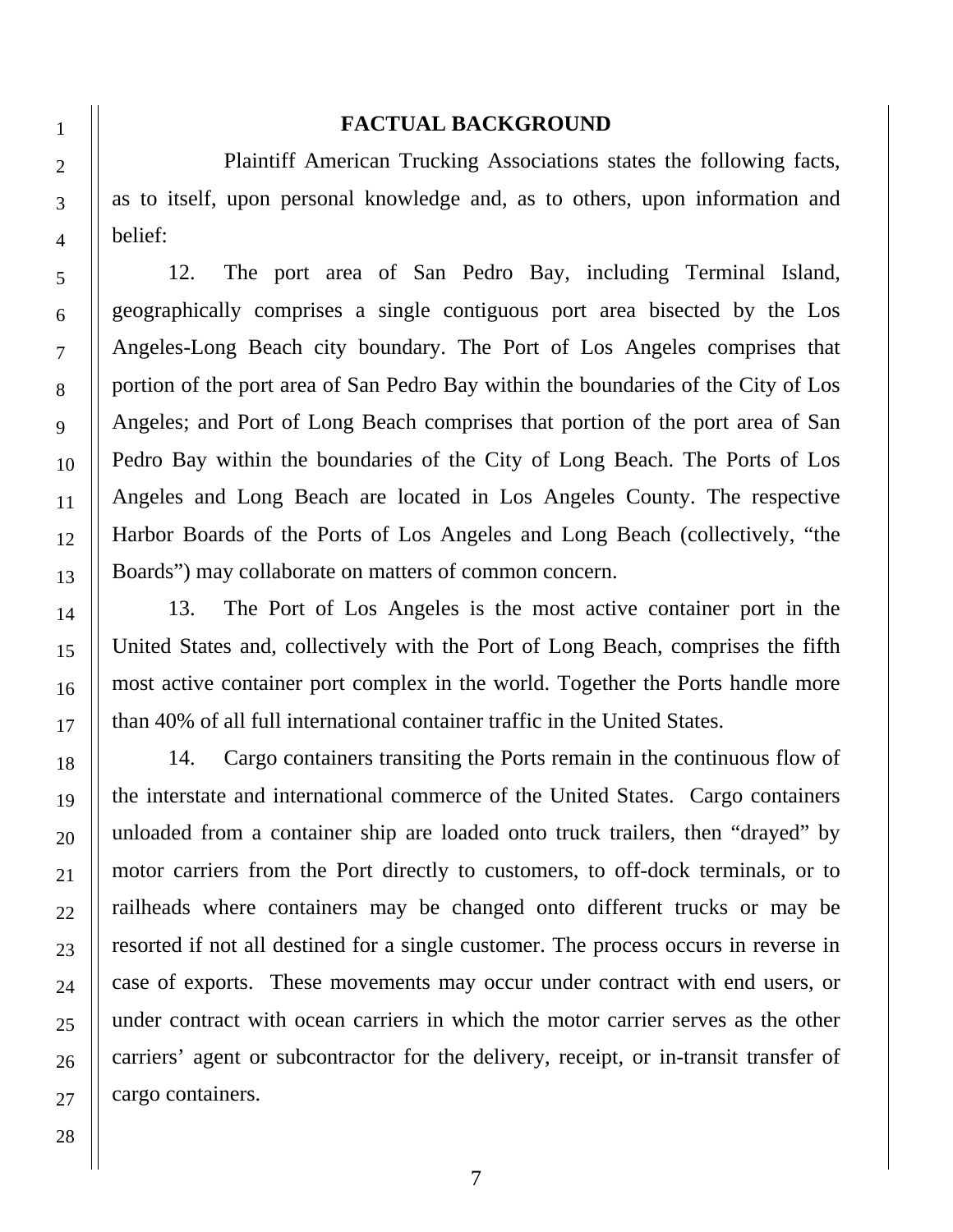15. Because cargo containers remain in the continuous flow of the interstate and foreign commerce of the United States, the drayage of cargo containers to and from the Port constitutes "interstate commerce" under the Constitution and laws of the United States. For this reason, among others, motor carriers serving the Port, including the members of Plaintiff ATA and its IMCC, often are registered motor carriers under the federal Motor Carrier Act, 49 U.S.C. chapter 139, as well as holders of Motor Carrier of Property Permits under the laws of the state of California.

### **The Role Of Independent Owner Operators in Serving the Ports**

16. Licensed motor carriers historically have operated under various business models. Motor carriers may provide port drayage services by using employees of the motor carrier, or by contracting with other operators who are paid per trip, or by combining employee drivers and contract operators.

17. One type of contract operator is the "independent owner-operator." Under California Vehicle Code, section 34624, independent owner operators ("IOOs") are eligible for their own permits as motor carriers of property and are defined as operators with valid commercial drivers licenses who own no more than one tractor and three trailers. Approximately 1,300 motor carriers provide drayage services to the Ports, using the services of approximately 17,000 owner operators. ATA members include in its Intermodal Motor Carriers Conference motor carriers that rely primarily or almost exclusively upon the use of subcontractor IOOs to service the Ports of Los Angeles and Long Beach.

18. At present, any motor carrier may provide drayage services moving cargo containers to and from the Ports of San Pedro Bay, including through the use of independent owner-operators as subcontractors.

#### **Defendants' Unlawful Concession Plans**

19. On March 20, 2008, the Los Angeles Harbor Board adopted an Order requiring that only drayage trucks operated under the authority of a motor carrier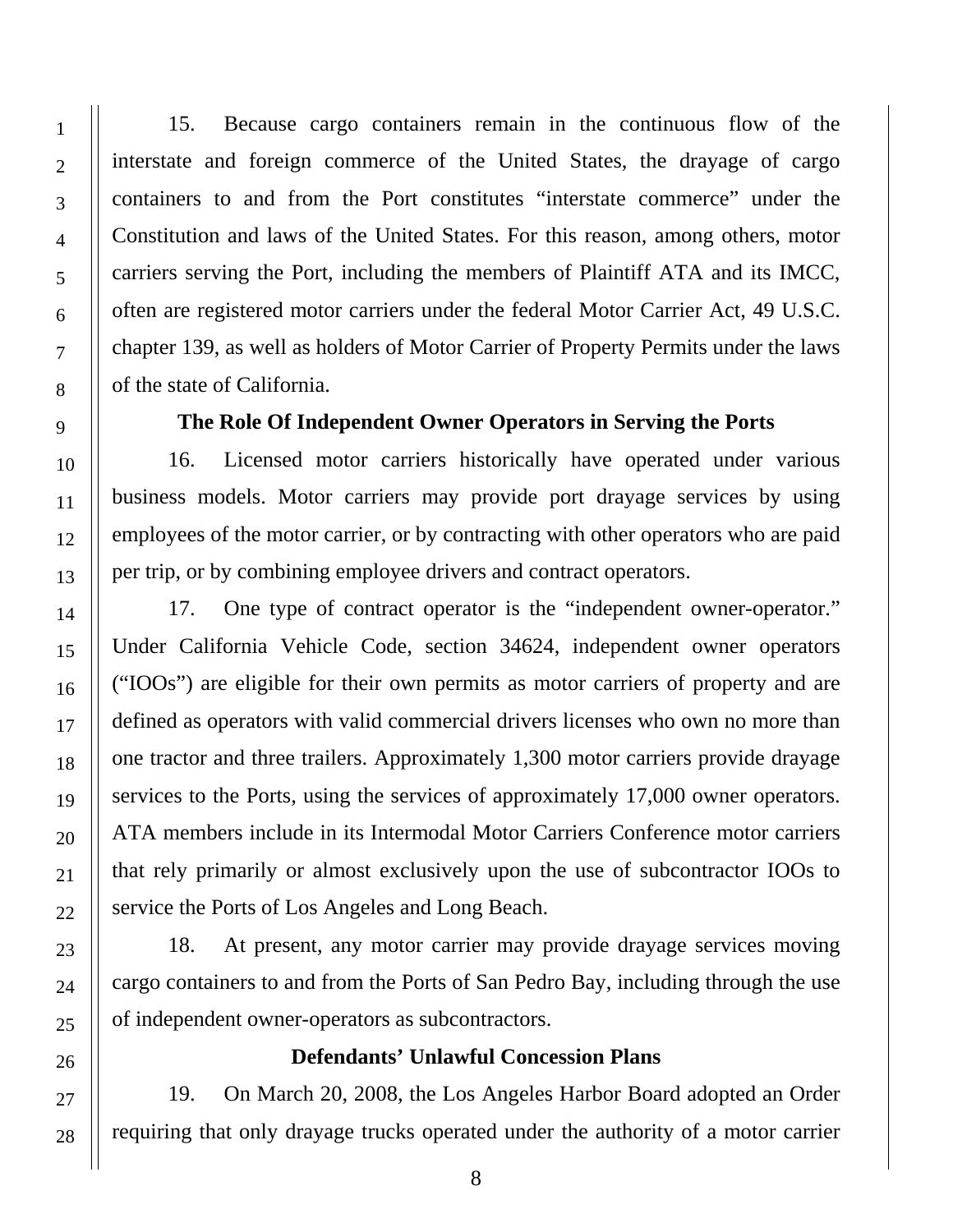holding a Concession Agreement with the City of Los Angeles be permitted to enter the Port:

Beginning October 1, 2008, at 8:00 am, no Terminal Operator shall permit access into any Terminal in the Port of Los Angeles to any Drayage truck unless such Drayage Truck is registered under a Concession from the Port of Los Angeles….

In approving these requirements, the Board reserved the right to amend Concession requirements at any time, and stated that neither its ordinance nor the grant of a Concession created any property interest in a Concessionaire.

20. On July 18, 2008, Defendant Los Angeles Harbor Board released in final form a Concession Plan (Exhibit A to this Complaint) including an agreement that must be signed by any motor carrier wishing to serve the Port. To be eligible to sign a Concession agreement, a motor carrier must submit an Application that, among other elements, requires an applicant to demonstrate, to the satisfaction of the Port's Executive Director, its financial capability to fulfill its obligations under the Concession Agreement, including a three-year business history, "information pertaining to the company, its principals, and the management and administrative staff," as well as financial data. Applications should be filed by September 1, 2008. The Agreement requires concession holders serving the Ports to use only employee drivers (after a transition period beginning in 2009) and to comply with numerous operational, financial, and employee hiring rules, as well as compliance with various audit and financial responsibility requirements. These include preparation, maintenance, and/or submission for review by the Ports and their agents of:

a. Maintenance plans and schedules for each truck that may enter the Ports;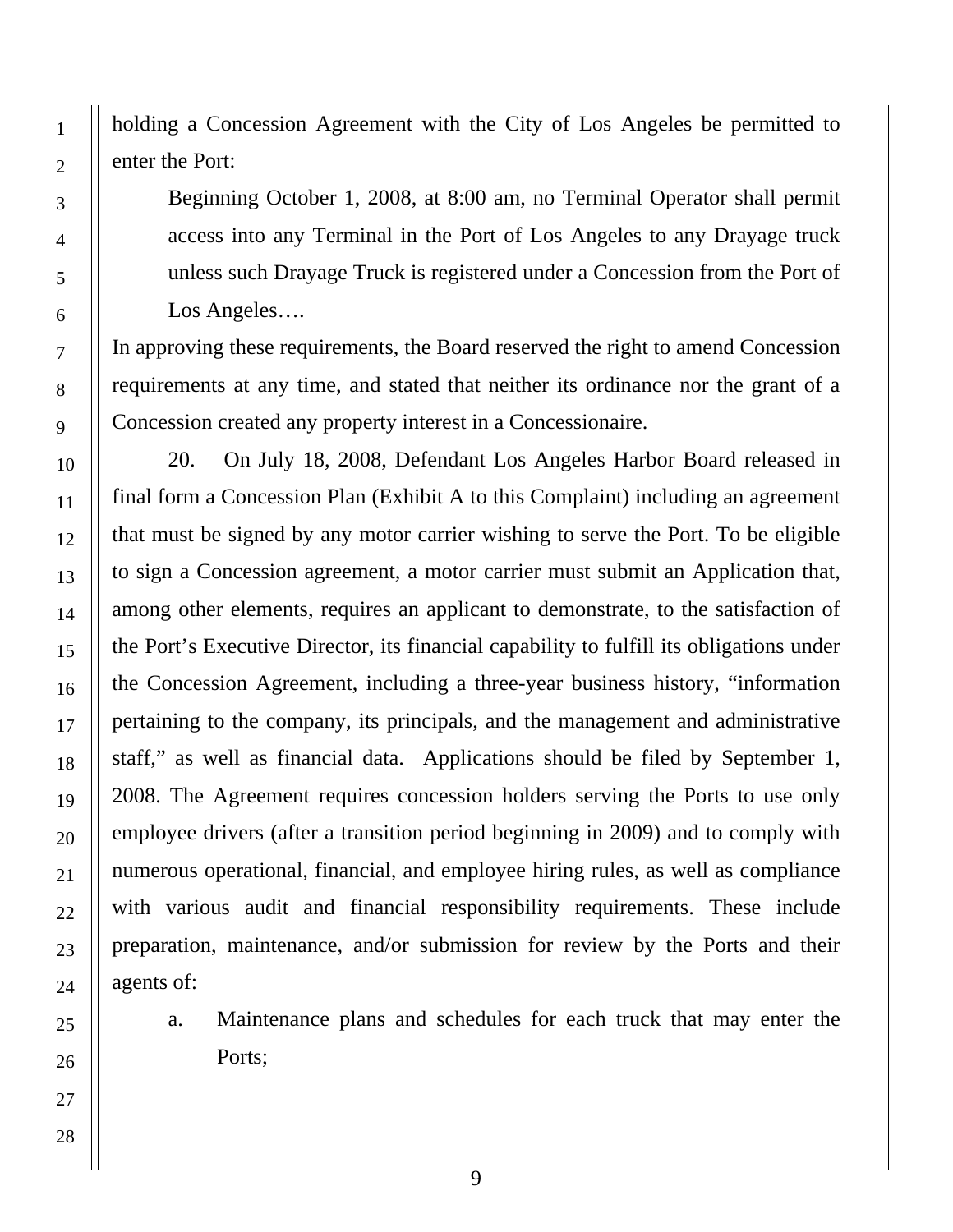1 2 3 4 5 6 7 8 9 10 11 12 13 14 15 16 17 18 19 20 21 22 23 24 25 26 27 28 b. Plans requiring off-street parking for each truck that may enter the Ports; c. Financial qualifications of each concessionaire; d. Financial and operational records to determine whether the Concessionaire and each truck that may enter the Ports remain in compliance with all concession requirements; e. Inspections and audits of a Concessionaire's property, equipment, and offices; f. Requests to transfer a Concession to a new owner (which may be subject to a reissuance of the Concession under such terms and conditions as may be in effect at that time); and, g. Placards on each truck that identify the concession holder. Each Concessionaire also must submit to comprehensive default, enforcement, and remedy provisions imposed by the Ports, including termination of the Concession. 21. Under the Los Angeles Concession Plan Agreement, a concessionaire must comply with additional wage, employment, development, and employee benefits requirements applicable to vendors to the City. These include obligations to: a. Permit access to and, upon request, provide certified copies of all of its records pertaining to its benefits policies and its employment policies and practices to the city, for the purpose of investigation or to ascertain compliance with the Equal Benefits Ordinance; b. Comply with all lawfully served Wage and Earning Assignment Orders and Notices of Assignments and certify that the principal owner(s) are personally in compliance; c. Ensure that all subcontractors similarly comply with all lawfully served Wage and Earning Assignment Orders and Notices of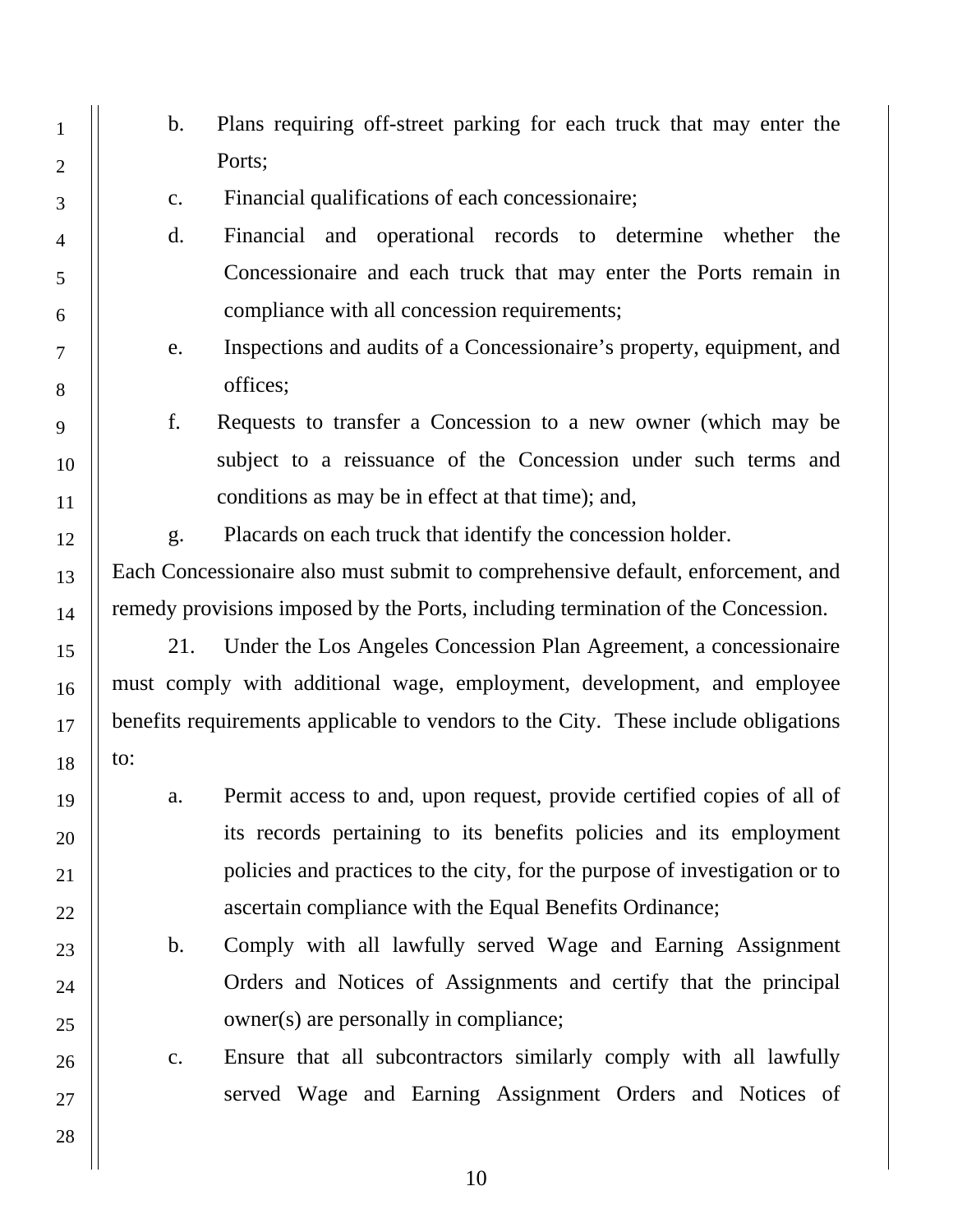Assignments and certify that the principal owner(s) are personally in compliance;

d. Perform outreach to and utilize certified small businesses, sign affidavits prior to the hiring of subcontractors, and register itself and any subcontractors with the city's e-DiversityXchange database;

1

2

3

4

5

6

7

8

9

10

11

12

13

14

15

16

17

18

19

20

21

22

23

24

25

26

27

- e. Certify that they are not aware of any financial or economic interest of any public officer or employee of the city relating to this agreement;
- f. Comply with the city's health care spending mandates and wage requirements; and,
- g. Comply with all affirmative hiring provisions of the city's administrative code, including those that requiring the motor carrier to:
	- i. Permit access to and require provision of certified copies of all of its records pertaining to employment and to its employment practices by the awarding authority or the Office of Contract Compliance, for the purpose of investigation to ascertain compliance with the affirmative action program provisions;
	- ii. Ensure that all subcontractors similarly comply with all such obligations, and be subject to penalties including termination of the motor carrier's contract with the City for failure of any subcontractor to meet these obligations;
	- iii. Submit an affirmative action plan which shall meet the requirements of this chapter at the time it submits its bid or proposal or at the time it registers to do business with the City. The plan shall be subject to approval by the Office of Contract Compliance prior to award of the contract. The awarding authority may also require motor carriers and suppliers to take part in a preregistration, pre-bid, pre-proposal, or pre-award conference in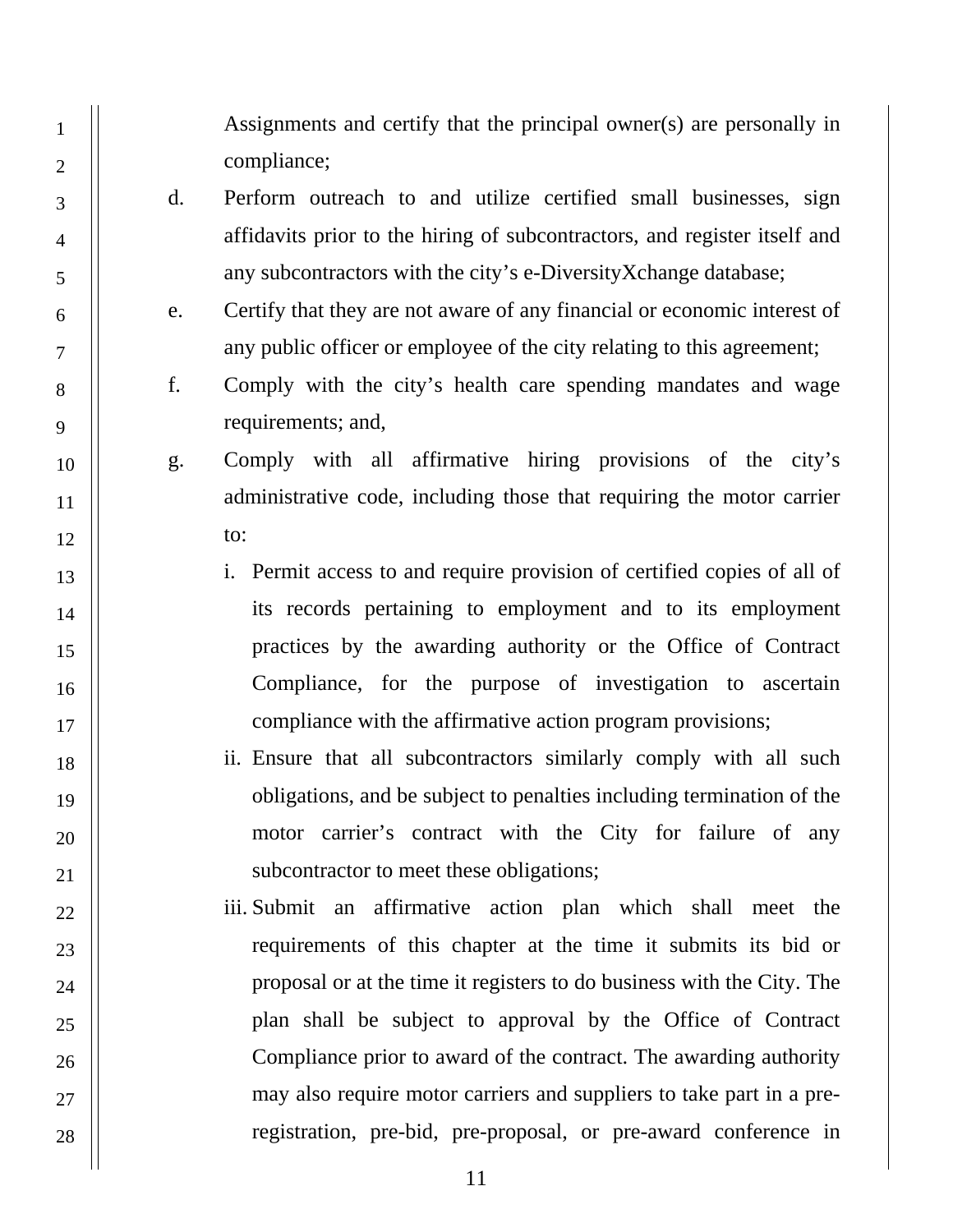order to develop, improve or implement a qualifying affirmative action plan;

- iv. Certify on an electronic or hard copy form, to be supplied, that the contractor has not discriminated in the performance of City contracts against any employee or applicant for employment;
- v. State, in all solicitations or advertisements for employees placed by or on behalf of the contractor, that all qualified applicants will receive consideration for employment; and,
- vi. Agree that the failure to comply with the affirmative action program provisions of City contracts may result in the motor carrier's Concession Agreement being cancelled, terminated or suspended, in whole or in part, by the awarding authority, and all monies due or to become due may be forwarded to and retained by the City of Los Angeles. In addition, such breach may be the basis for disqualifying the motor carrier from being awarded a contract with the City of Los Angeles (apparently including another Concession Agreement) for a period of two years.

Thus, Defendant Harbor Board unlawfully imposed additional regulatory conditions upon licensed motor carriers that meet all applicable federal and state requirements and by law are entitled to service the Ports in interstate commerce.

22. On February 19, 2008, the Defendant Long Beach Harbor Board approved a plan requiring that only drayage trucks operated under the authority of a motor carrier holding a Concession Agreement with the City of Long Beach would be permitted to enter the Port beginning on October 1, 2008.

23. On July 18, 2008, Defendant Long Beach Harbor Department released the specific Concession Plan Agreement (Exhibit B to this Complaint) that must be signed by any motor carrier wishing to serve the Port. To be eligible to sign a Concession Agreement, a motor carrier must submit an Application that differs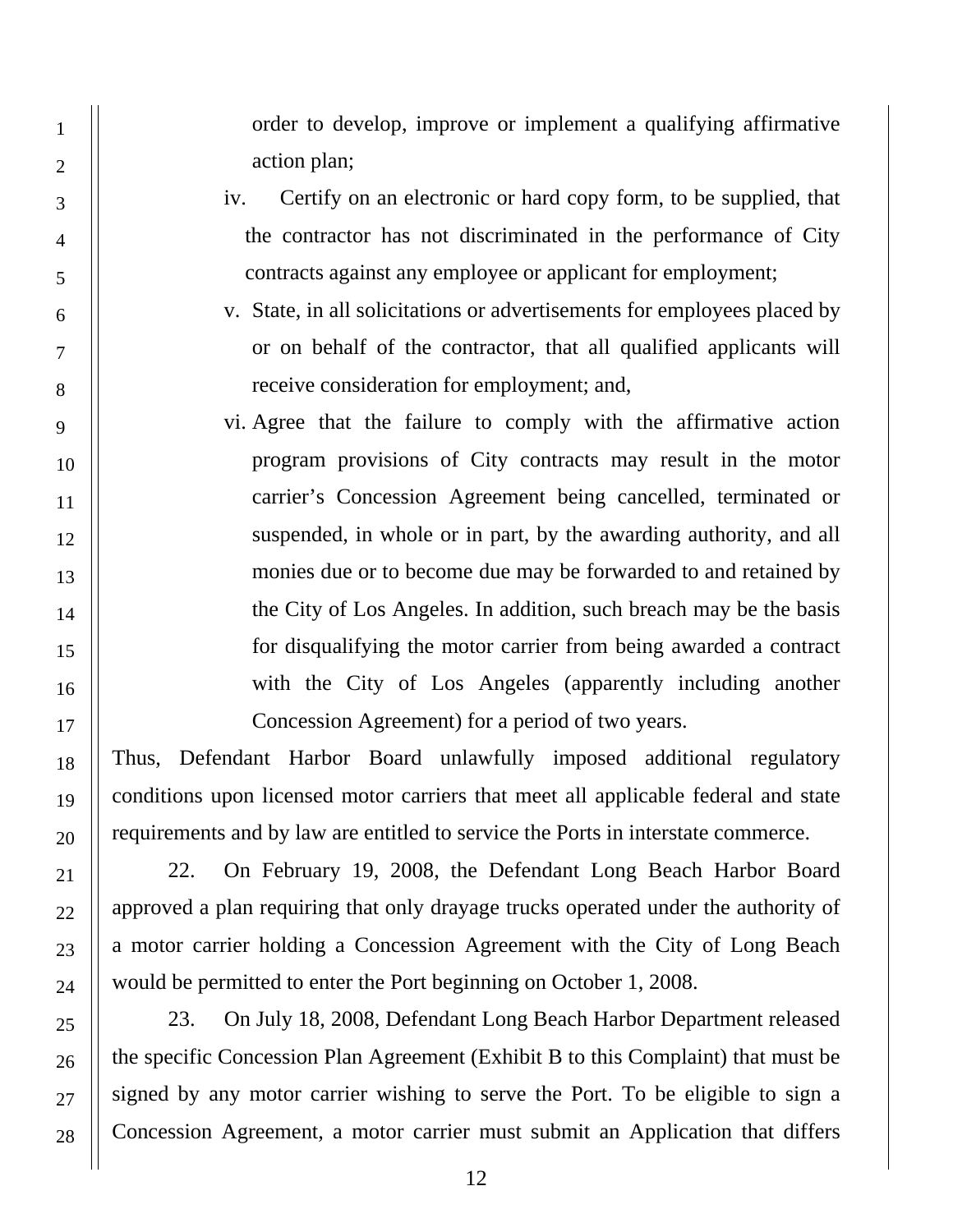from Los Angeles in that Long Beach requires that only motor carriers obtaining operating authority after June 1, 2008, need demonstrate their financial viability. The Long Beach Applications also should be filed by September 1, 2008. The Concession Agreement also is substantially similar to that adopted by Los Angeles, except that the Agreement: (a) permits Concessionaires to use independent owneroperators as subcontractors; and (b) allows the required parking plan for each drayage truck to include provisions for parking at any legal parking space, not just an off-street space. Because the agreement required by the Long Beach Concession Plan also is treated as a procurement contract with Defendant City of Long Beach, a Concessionaire must comply with additional requirements applicable to vendors to the City. Thus, Defendant Harbor Board unlawfully imposed additional regulatory conditions upon licensed motor carriers that meet all applicable federal and state requirements and by law are entitled to service the Ports in interstate commerce.

## **The Prohibition Against Use of Independent Owner-Operators in the Los Angeles Concession Plan, and Its Impact on Service to the Port of Long Beach**

24. The language of the Ports' respective Concession Plans diverge in one primary respect. The Los Angeles Concession Plan adopts an express mechanism that prohibits use of independent owner-operators and requires use only of employee-drivers (after a phase-in). The Long Beach Concession Plan, on its face, permits a concession holder to use employee-drivers or independent owneroperators as subcontractors.

25. In reality, however, permission for an independent owner-operator to service the Port of Long Beach is meaningless when shackled by a prohibition against serving the Port of Los Angeles. It generally is commercially impractical, if not infeasible, for a motor carrier to provide drayage services only on the Port of Long Beach and not also to the Port of Los Angeles. For example, agreements among shippers may route cargo initially destined for the Port of Long Beach to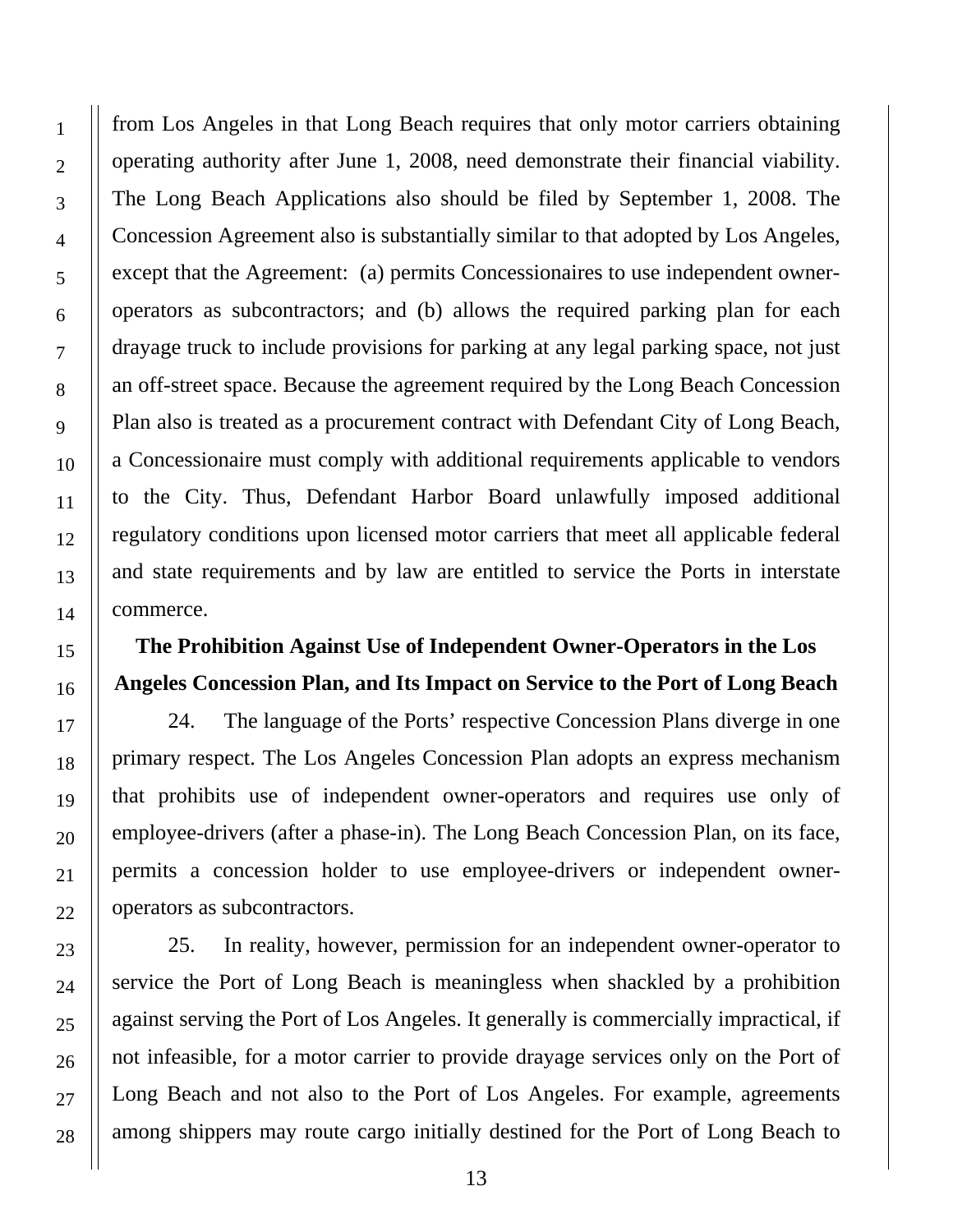the Port of Los Angeles, and may require emptied containers from cargo initially drayed from the Port of Long Beach to be returned to a terminal on the Port of Los Angeles. Further, under "Vessel Sharing Agreements" entered into among ocean common carriers, a contract for the trans-Pacific movement of cargo containers between a shipper and an ocean carrier with a terminal facilities at one San Pedro Port may actually be fulfilled by moving the container on the ship of another ocean carrier that docks at the other Port. As a result, a Concession Plan that prohibits subcontracting independent owner-operators to provide drayage services at the Port of Los Angeles also precludes any practical ability of motor carriers relying on the services of independent owner operators to serve the Port of Long Beach, and, therefore, to enter into short or long term drayage contracts with shipping companies, ocean carriers, or cargo owners.

### **"Clean Truck" Programs Of The State Of California And Of The Defendants**

26. On December 7, 2007, The California Air Resources Board ("CARB") adopted rules expressly directed at limiting emissions from heavy duty diesel trucks providing drayage services at California's ports (including the Port of Los Angeles) and intermodal rail yards. The CARB regulations imposed limits on drayage diesel trucks in two phases:

- a. By December 31, 2009, all drayage trucks must be equipped with either: (i) a 1994-2003 model year engine with specified emissionsreduction equipment; (ii) a 2004 model year engine meeting federal or California standards; or (iii) a 1994 or newer model year engine that meets or exceeds 2007 emissions standards; and
- b. By December 31, 2013, all drayage trucks must be equipped with a 1994 or newer model year engine that meets or exceeds 2007 emissions standards.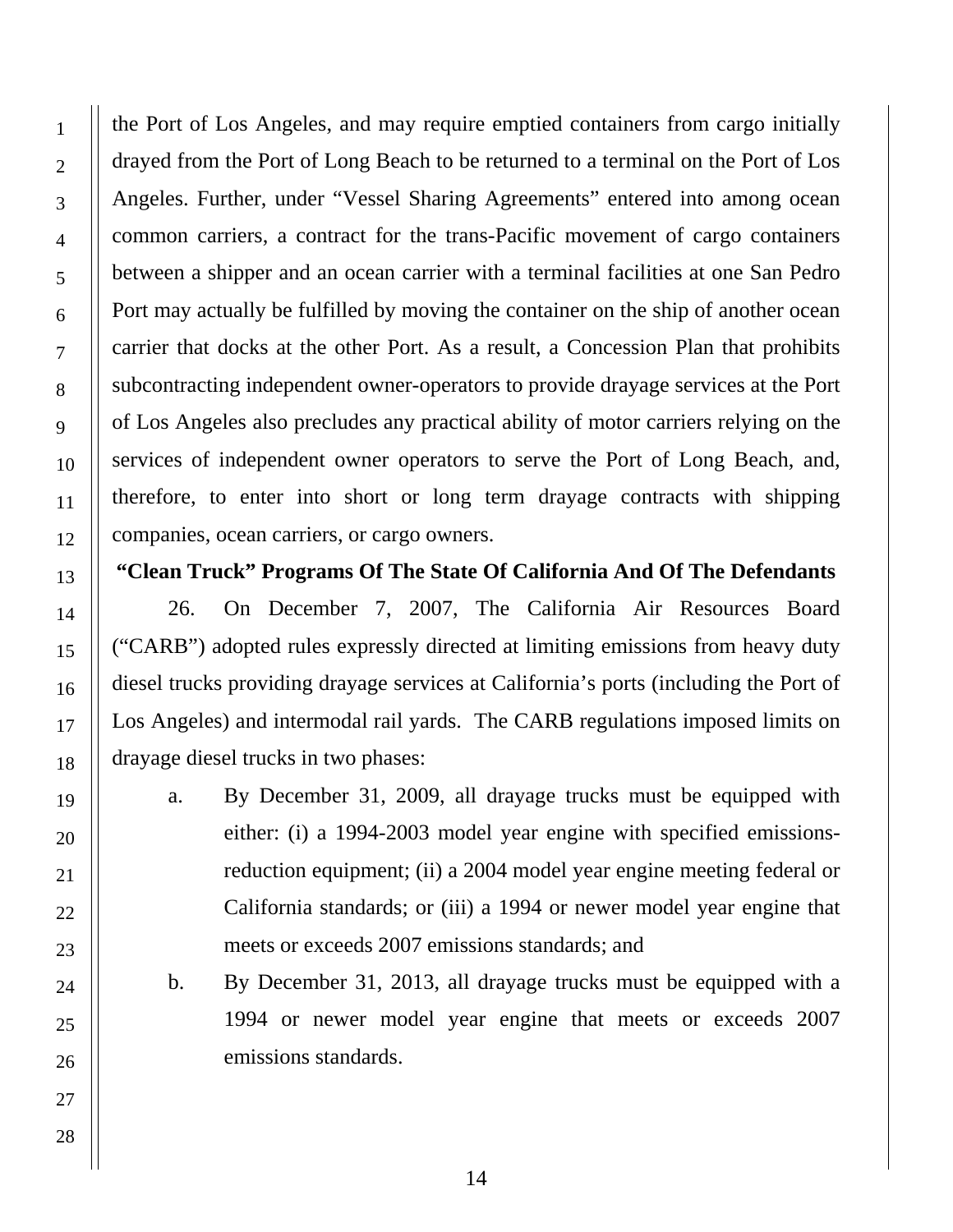27. On November 6, 2006, the voters of California approved a bondfunding program known as Proposition 1B that, among other things, authorized \$1 billion in bonds to reduce emissions associated with the movement of freight along California's trade corridors, and the legislature adopted necessary funding authority.

28. On November 20, 2006, the Los Angeles Board of Harbor Commissioners and the Long Beach Board of Harbor Commissioners jointly approved the San Pedro Bay Ports Clean Air Action Plan ("CAAP"). One of CAAP's stated goals was to eliminate older trucks from the San Pedro Bay terminals within 5 years.

29. In September 2007, the Harbor Boards of both Ports adopted "Clean Truck" standards as amendments to their respective harbor tariffs that would:

a. Ban pre-1989 trucks from Port service by 10/1/2008

b. Ban 1989-1993 trucks from Port service by 1/1/2010

c. Ban unretrofitted 1994-2003 trucks from Port service by 1/1/2010

d. Ban trucks not meeting 2007 emissions standards from Port service by 1/1/2012.

30. On February 28, 2008, CARB approved Guidelines for the awarding of Proposition 1B funds used to retrofit or replace drayage diesels *in advance* of the deadlines established by the CARB drayage diesel regulations. The Guidelines specifically contemplate these CARB funds would be made available to independent-owner operators, and requires that independent owner-operators receiving funds must purchase replacement trucks to be operational at least two (2) years prior to the ordinary regulatory requirement. Thus, for example, if a drayage diesel needs funding assistance to meet the Phase II December 31, 2013 requirement of 2007 standard trucks, funding assistance for replacement would be available only if the compliant truck is put in service by December 31, 2011 for independent owner-operators.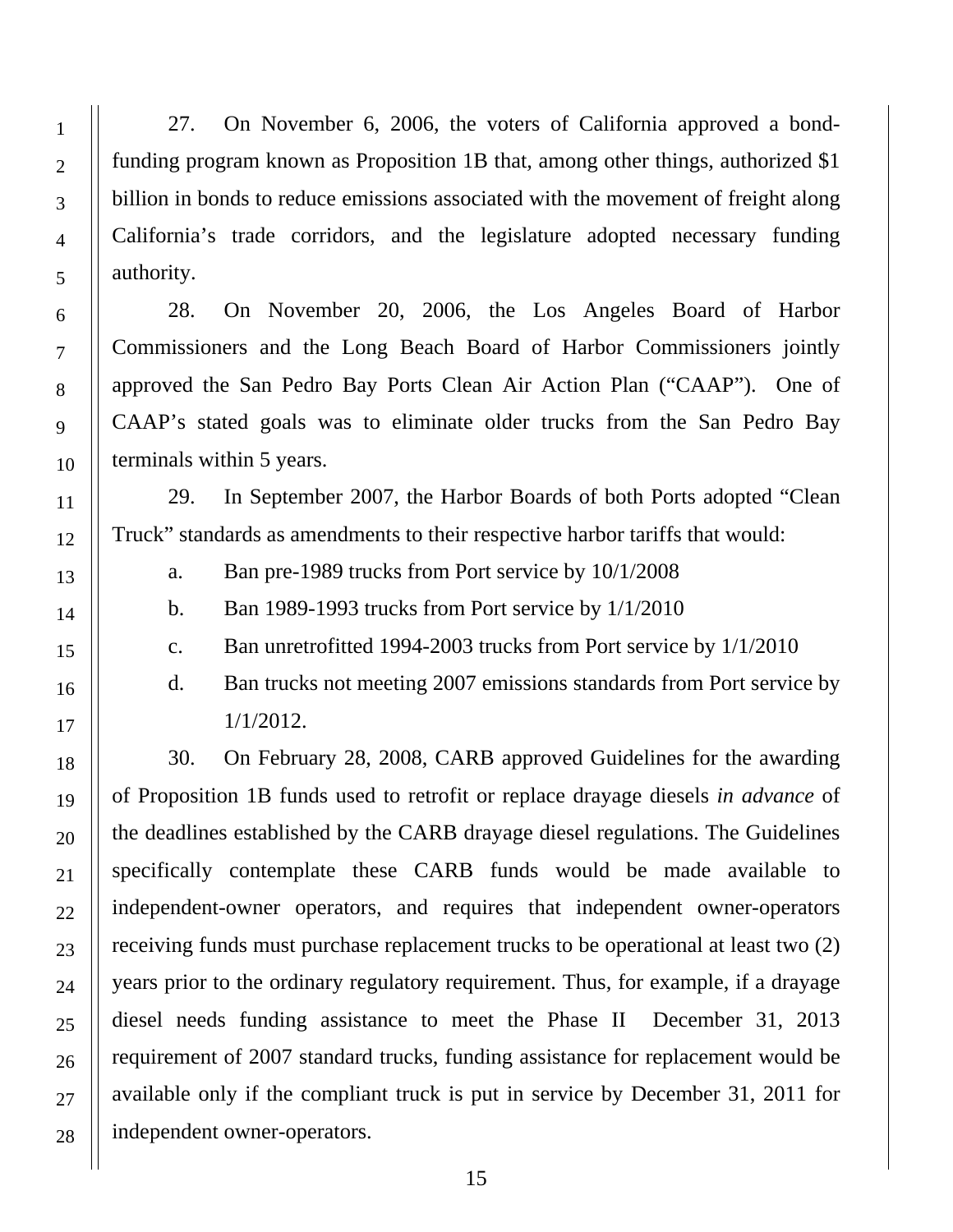31. On April 4, 2008, the Ports jointly submitted a proposal to CARB to award \$211 million in Proposition 1B funds to replace older drayage diesel trucks with ones that would be in compliance with regulations adopted by CARB and the Ports (the "Joint Application"). The Joint Application emphasized that their administration of the grant funds would not restrict funding availability to a preferred individual, company, business entity, or other group of equipment owners, and that it would involve outreach to, and participation of, independent owner-operators.

32. In disregard of its explicit commitments to CARB to fund independent owner-operators, the Joint Application indirectly sought to reserve authority to refuse funding to any motor carriers that did not enter into a Concession Agreement with the Ports. Thus, although the Ports professed compliance with CARB Guidelines requiring that Proposition 1B funds be available to replace independent owner-operator trucks, the Port of Los Angeles in fact intended to deny support to independent owner operators themselves and to the many motor carriers that rely on the services of independent-owner operators as contractors.

33. On May 22, 2008, CARB approved the Ports' funding request in the reduced amount of \$98 million.

# **The Federal Aviation Administration Authorization Act and Its Preemption Of State And Local Trucking Regulation**

34. The Federal Aviation Administration Authorization Act of 1994, section 601(c), codified at 49 U.S.C. § 14501(c), states:

[A] State, political subdivision of a State, or political authority of 2 or more States may not enact or enforce a law, regulation, or other provision having the force and effect of law related to a price, route, or service of any motor carrier … with respect to the transportation of property.

The statute was based on Congressional Findings that:

(1) the regulation of intrastate transportation of property by the States has-

1

2

3

4

5

6

7

8

9

10

11

12

13

14

15

16

17

18

19

20

21

22

23

24

25

26

27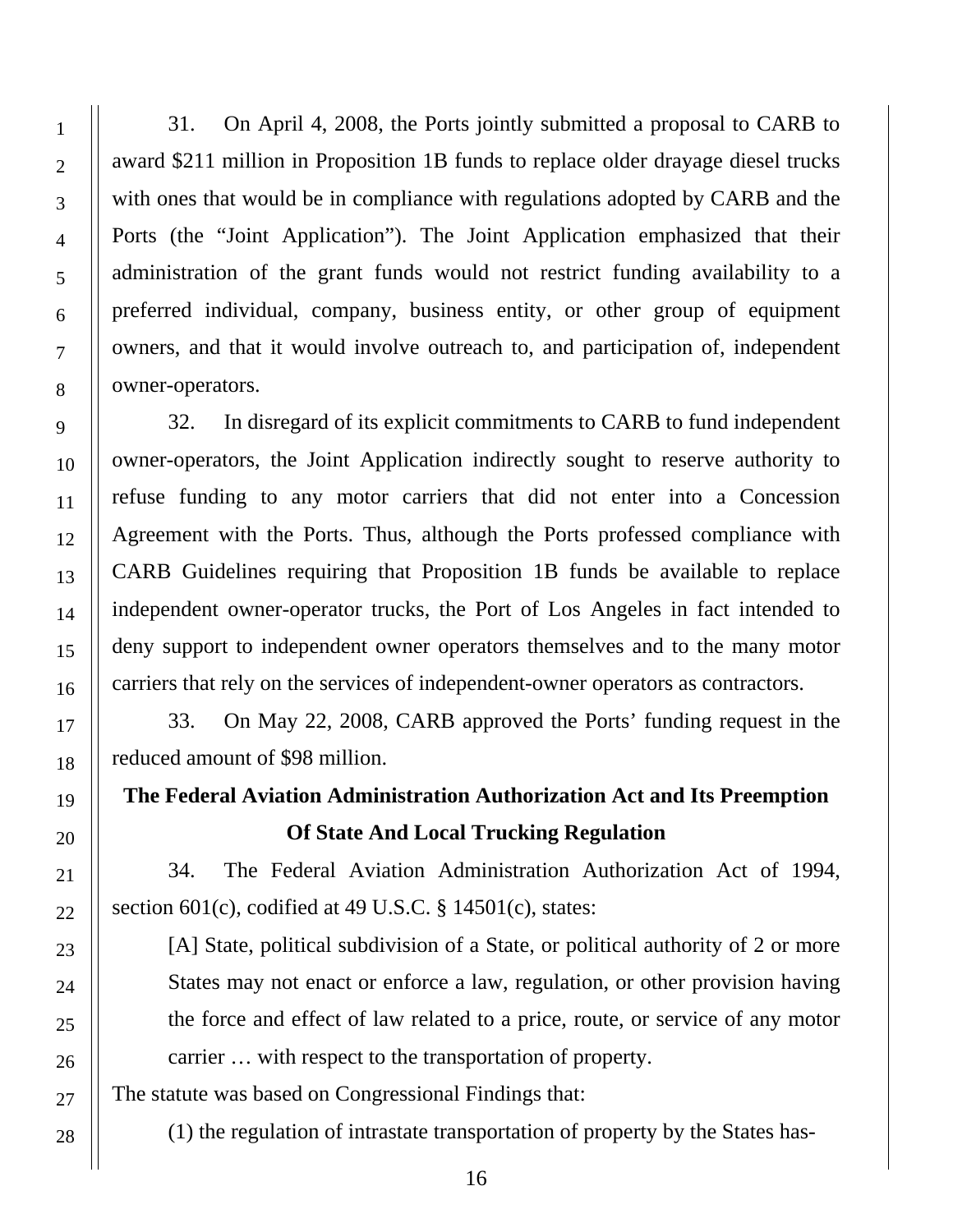(A) imposed an unreasonable burden on interstate commerce;

(B) impeded the free flow of trade, traffic, and transportation of interstate commerce; and

(C) placed an unreasonable cost on the American consumers…

Public Law 103-305, section 601(a).

35. 49 U.S.C. § 14506(a), as added by Public Law 109-59, states:

No State, political subdivision of a State, interstate agency, or other political agency of two or more States may enact or enforce any law, rule, regulation standard, or other provision having the force and effect of law that requires a motor carrier … to display any form of identification on or in a commercial motor vehicle … other than forms of identification required by the Secretary of Transportation….

36. As political subdivisions of the state of California and their proprietary departments, the Defendants are subject to the FAAA Act preemption.

#### **COUNT I**

# **PREEMPTION OF DEFENDANTS' CONCESSION PLANS UNDER THE SUPREMACY CLAUSE AND THE FAAA ACT**

37. Plaintiff incorporates by reference paragraphs 1 through 36 as though set forth fully herein.

38. The Concession Plans adopted by the Defendants impose restrictions on the routes and services of motor carriers providing the intermodal transportation of property in interstate commerce. Specifically, the Concession Plans condition entry onto the Ports of San Pedro Bay and, therefore, the ability to serve routes to and from the Ports, upon acceptance by motor carriers of terms that affect the methods by which motor carriers may provide service to the Ports. These terms, set forth in Exhibits A and B to this Complaint, include regulation of wages and benefits offered by motor carriers to their employees or subcontractor independent owner-operators, the frequency with which motor carriers serve the Ports, licensing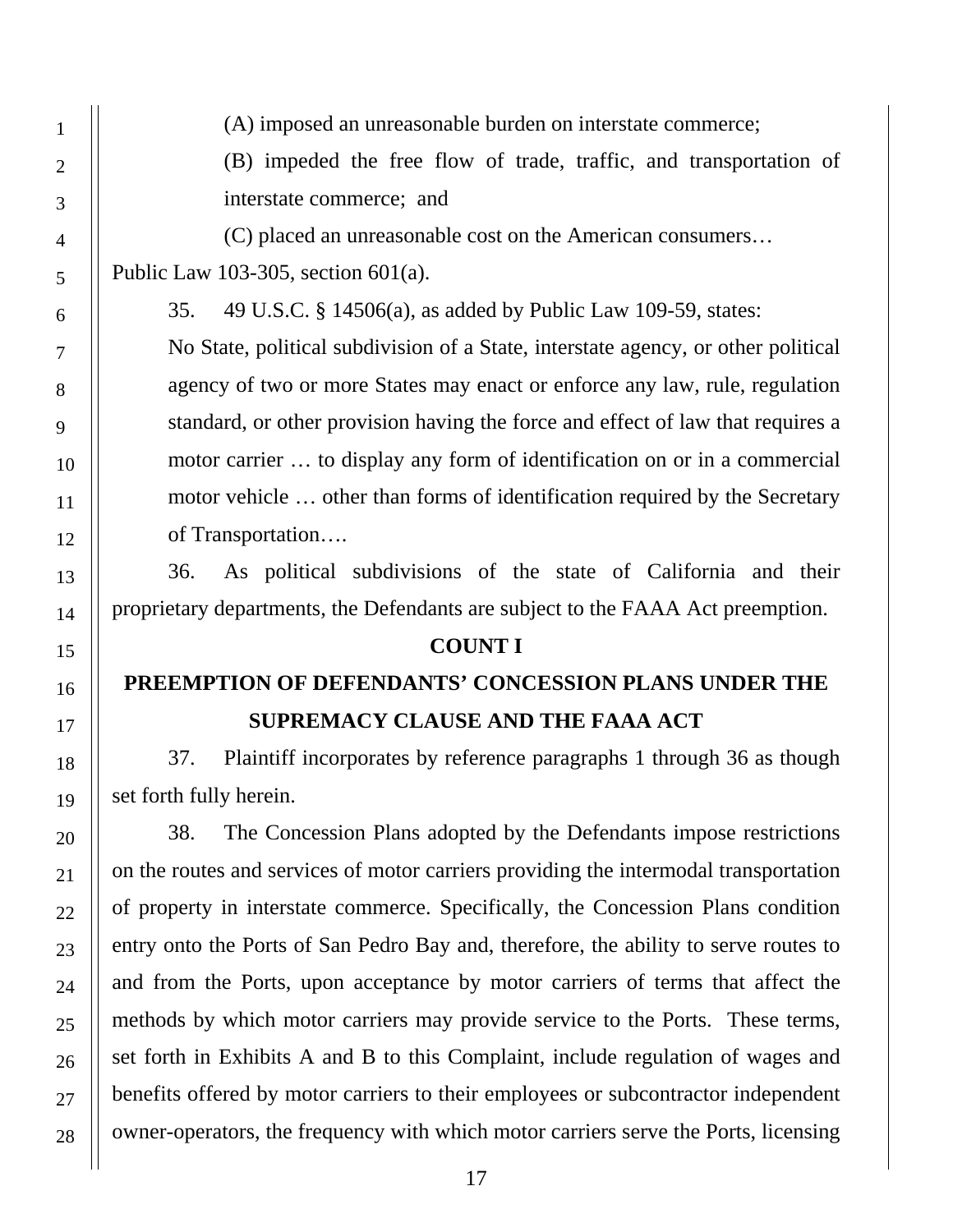and signage that must be displayed by a motor carrier serving the Ports, and even the ability of motor carriers to use on-street parking.

39. Moreover, the Port of Los Angeles has adopted an onerous Concession Plan requirement requiring compliance with different regulatory terms than those imposed by the Port of Long Beach Concession Plan. Consequently, a motor carrier that obtains a concession from Long Beach but not from Los Angeles can only serve drayage customers whose containers arrive on ships that dock on the Long Beach side of the Los Angeles-Long Beach city line.

40. The requirement to sign a Concession Agreement, and the specific additional conditions imposed by each Concession Plan, constitute regulation of the routes and services of a motor carrier.

41. 49 U.S.C. § 14501(c), prohibits the Defendants from enacting or enforcing any law, regulation, or other provision having the force and effect of law related to a route or service of any motor carrier with respect to the transportation of property.

42. 49 U.S.C. § 14506(a), prohibits the Defendants from enacting or enforcing any law, regulation, or other provision that requires a motor carrier to display any form of identification on or in a commercial motor vehicle, other than forms of identification required by the Secretary of Transportation.

43. Article VI, clause 2 of the U.S. Constitution (the "Supremacy Clause") provides: "This Constitution, and the Laws of the United States which shall be made in Pursuance thereof …shall be the supreme Law of the Land; and the Judges in every State shall be bound thereby, any Thing in the Constitution or Laws of any State to the Contrary notwithstanding."

44. Defendants' use of contractual Concession Plans to regulate access to the Port of Los Angeles by motor carriers engaged in port drayage, violates the FAAA Act.

45. The Concession Plans are preempted under the Supremacy Clause.

1

2

3

4

5

6

7

8

9

10

11

12

13

14

15

16

17

18

19

20

21

22

23

24

25

26

27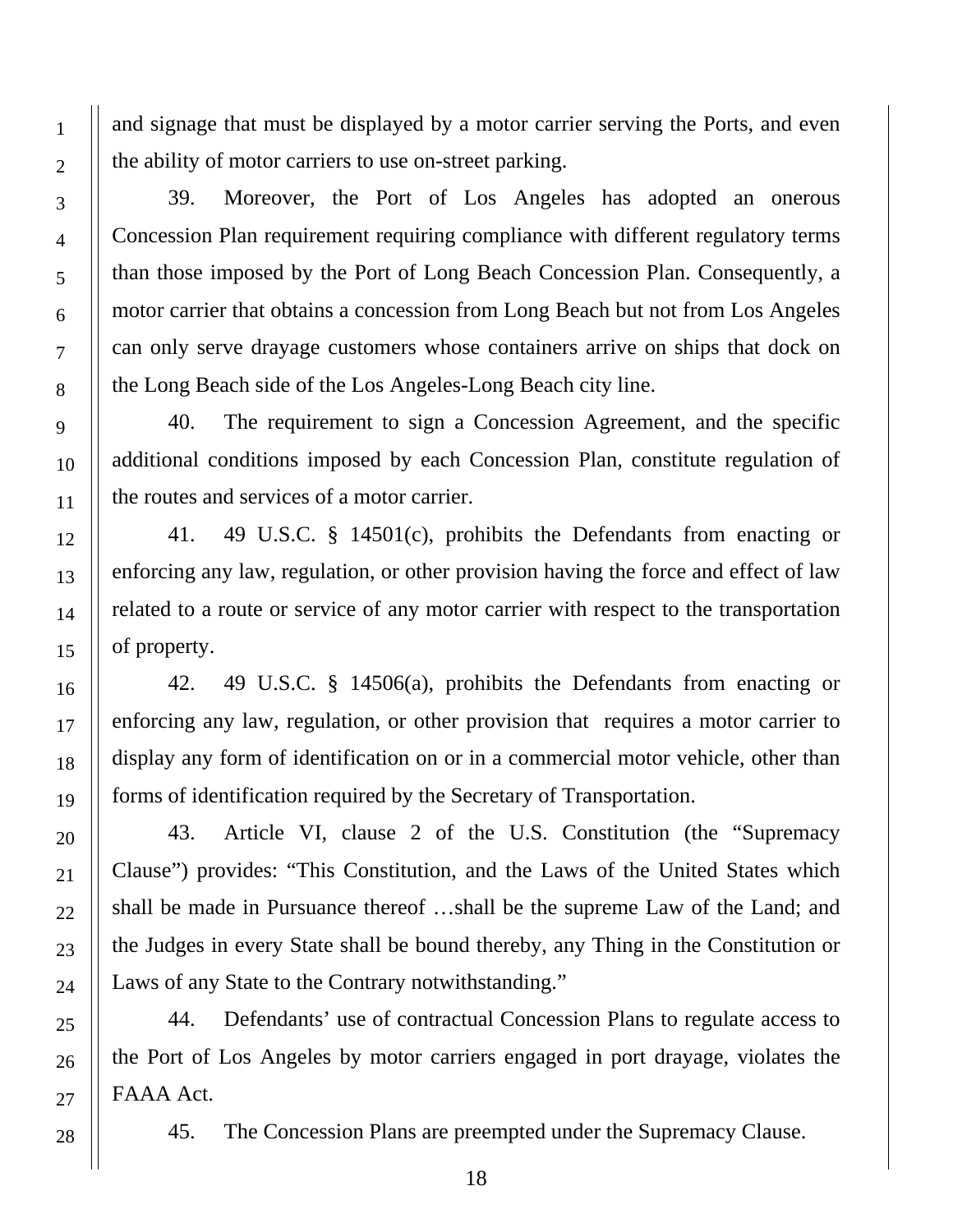46. Plaintiff's members will incur irreparable harm from this constitutional violation.

47. Plaintiff is entitled to a declaratory judgment and a permanent injunction prohibiting the Defendants from conditioning the intermodal transportation by motor carriers of cargo containers in interstate and foreign commerce on compliance with their respective Concession Plans or on the signing of a Concession Agreement or similar contract.

#### **COUNT II**

## **PREEMPTION OF THE LOS ANGELES DEFENDANTS' CONCESSION PLAN UNDER THE SUPREMACY CLAUSE AND THE FAAA ACT**

48. Plaintiff incorporates by reference paragraphs 1 through 47 as though set forth fully herein.

49. By prohibiting motor carriers providing drayage services from using subcontractors to provide those services, the Los Angeles Defendants are regulating fundamental elements of Plaintiff's members' drayage services.

50. By preventing independent owner-operators—who are licensed motor carriers of property under California law—from serving as subcontractors to motor carriers providing drayage services in interstate commerce, the Los Angeles Defendants directly are regulating the routes those motor carriers may service as well as the services those motor carriers may provide.

51. The regulation of routes and services by the Los Angeles Defendants is prohibited by the FAAA Act, 49 U.S.C. § 14501(c).

52. The Supremacy Clause preempts the Los Angeles Defendants' Concession Plan restrictions on the use of subcontractors by motor carriers providing drayage services at the Port of Los Angeles.

53. The Concession Agreement adopted by the Los Angeles Defendants is preempted by the FAAA Act and the Supremacy Clause, and is therefore void and unenforceable.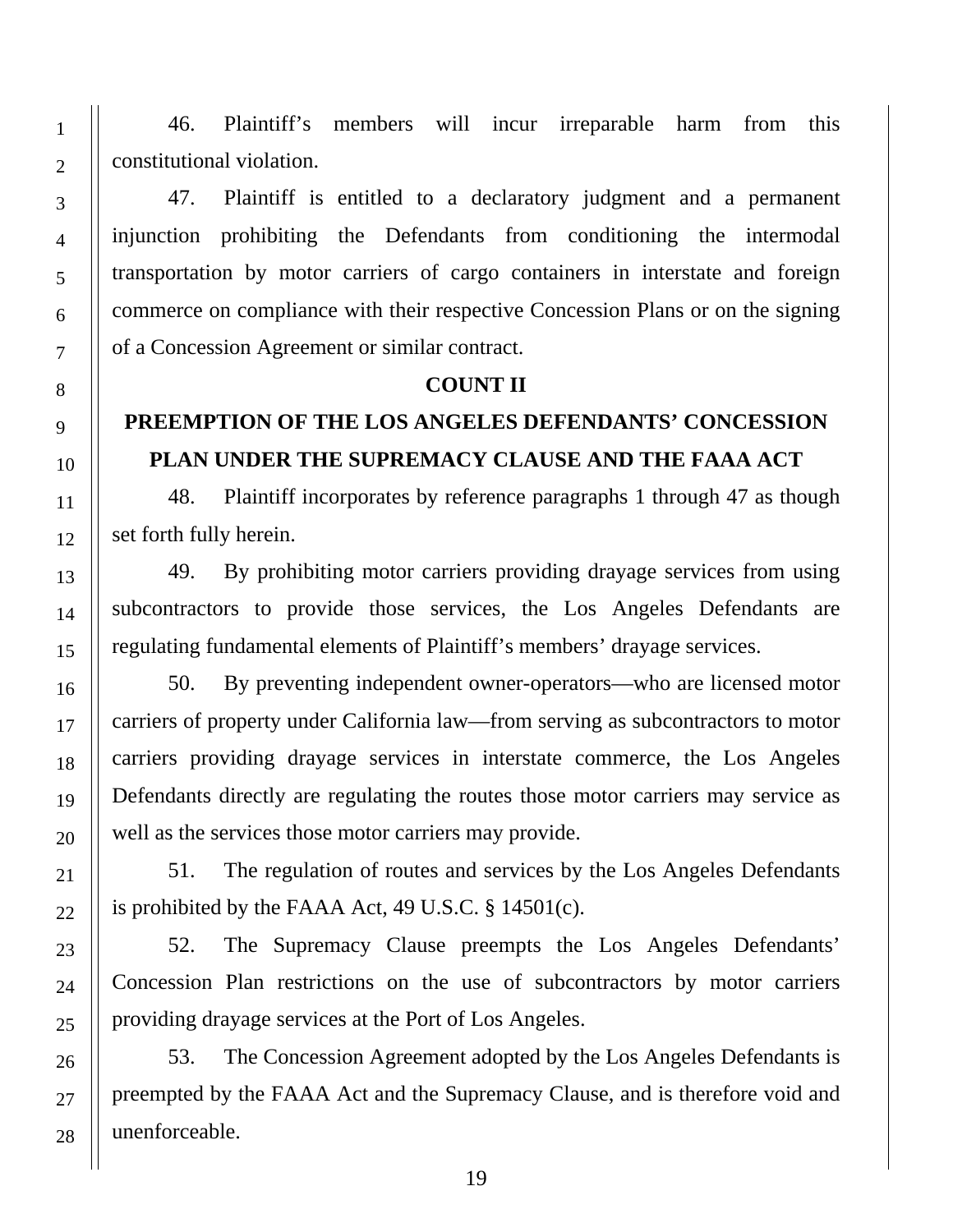54. Plaintiff's members will incur irreparable harm from this constitutional violation.

#### **COUNT III**

# **UNDUE BURDEN AND DISCRIMINATION AGAINST RIGHT OF PLAINTIFF'S MEMBER MOTOR CARRIERS TO ENGAGE IN INTERSTATE COMMERCE (VIOLATION OF 42 U.S.C. § 1983)**

55. Plaintiff incorporates by reference paragraphs 1 through 54 as though set forth fully herein.

56. 42 U.S.C. § 1983 protects the right, established by the Commerce Clause of the Constitution, Article I, Section 8, Clause 3, to engage in interstate commerce free of undue burdens and discriminations by state governments and their political subdivisions.

57. 49 U.S.C. § 14504a(c) further provides:

[I]t shall be considered an unreasonable burden upon interstate commerce for any State or any political subdivision of a State, or any political authority of two or more States—

to enact, impose, or enforce any requirement or standards with respect to, or levy any fee or charge on, any motor carrier or motor private carrier providing transportation or service subject to jurisdiction under subchapter I of chapter 135 (in this section referred to as an 'interstate motor carrier') … in connection with--

(D) the annual renewal of the intrastate authority, or the insurance filings, of the motor carrier or motor private carrier, or other intrastate filing requirement necessary to operate within the State if the motor carrier … is—

(i) registered under section 13902 or section 13905(b); and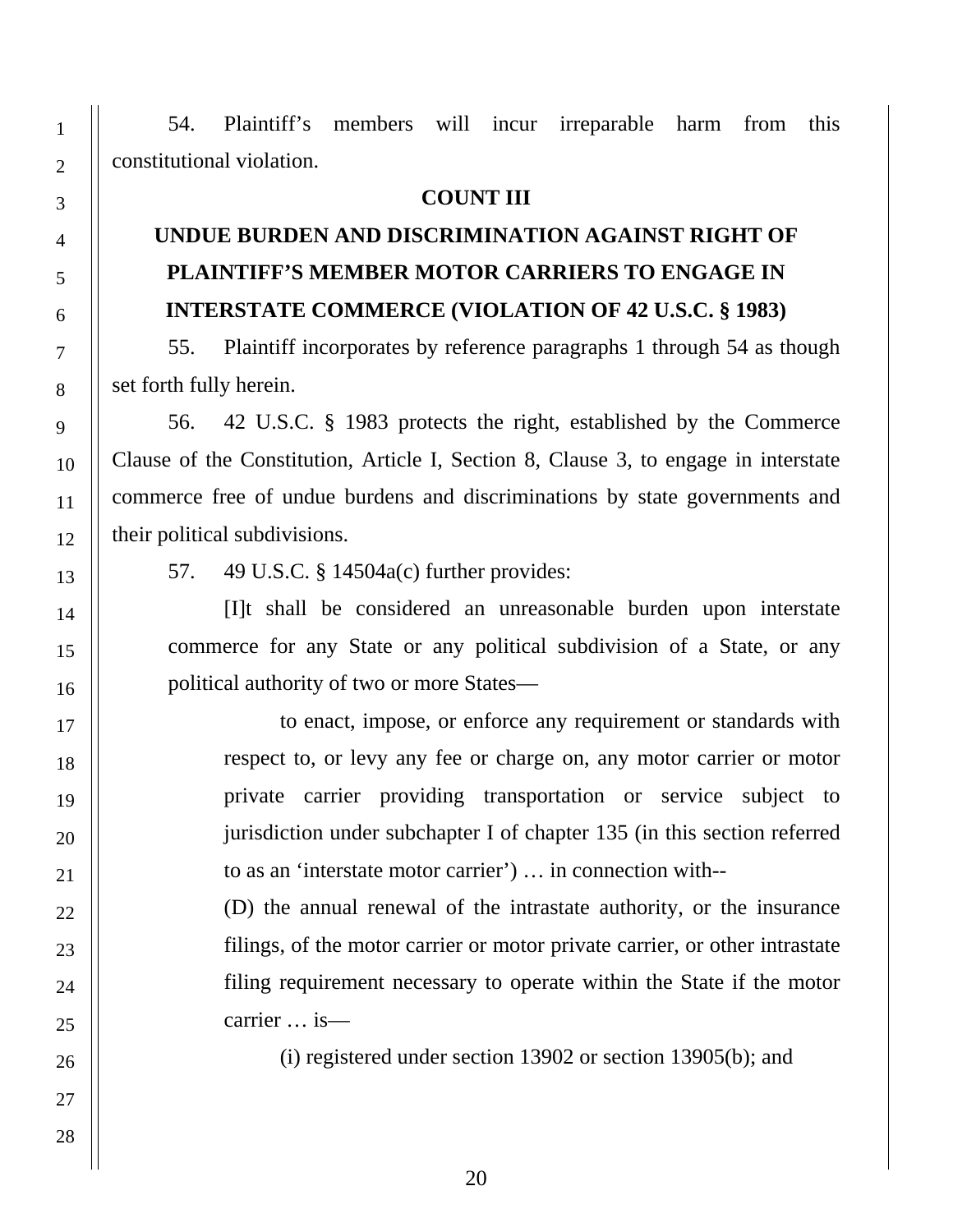(ii) in compliance with the laws and regulations of the State authorizing the carrier to operate in the State in accordance with section  $14501(c)(2)(A)$  ...

58. The Concession Plans establish requirements that unlawfully condition the right of motor carriers registered under the laws of the United States and the State of California to engage in the movement of cargo containers in interstate commerce.

59. The Concession Plans deprive Plaintiff's members of the right to engage in interstate commerce free of unreasonable burdens, as protected by the Commerce Clause, including unreasonably burdening the ability of Plaintiff's members who engage in the movement of cargo containers in interstate commerce at one of the San Pedro Bay Ports from engaging in the interstate movement of cargo containers at the other Port.

60. The Concession Plans have the purpose and effect of discriminating against and unreasonably burdening Plaintiffs' members and other incumbent motor carriers, and denying them their right to service the Ports of San Pedro Bay using independent owner-operators.

61. By adopting the Concession Plans, the Defendants have deprived Plaintiff's members of the right to engage in interstate commerce free of unreasonable burdens and discrimination, as protected by the Commerce Clause.

62. The Los Angeles Defendants have acted, and continue to act, in concert and conspiracy with the Long Beach Defendants to carry out this unlawful scheme.

63. Defendants have engaged in this conduct and have adopted their Concession Plans under color of state law.

64. Defendants' Concession Plans are unlawful, and are void and unenforceable pursuant to 42 U.S.C. § 1983 and the Commerce Clause of the Constitution as unreasonable burdens on interstate commerce.

27

28

1

2

3

4

5

6

7

8